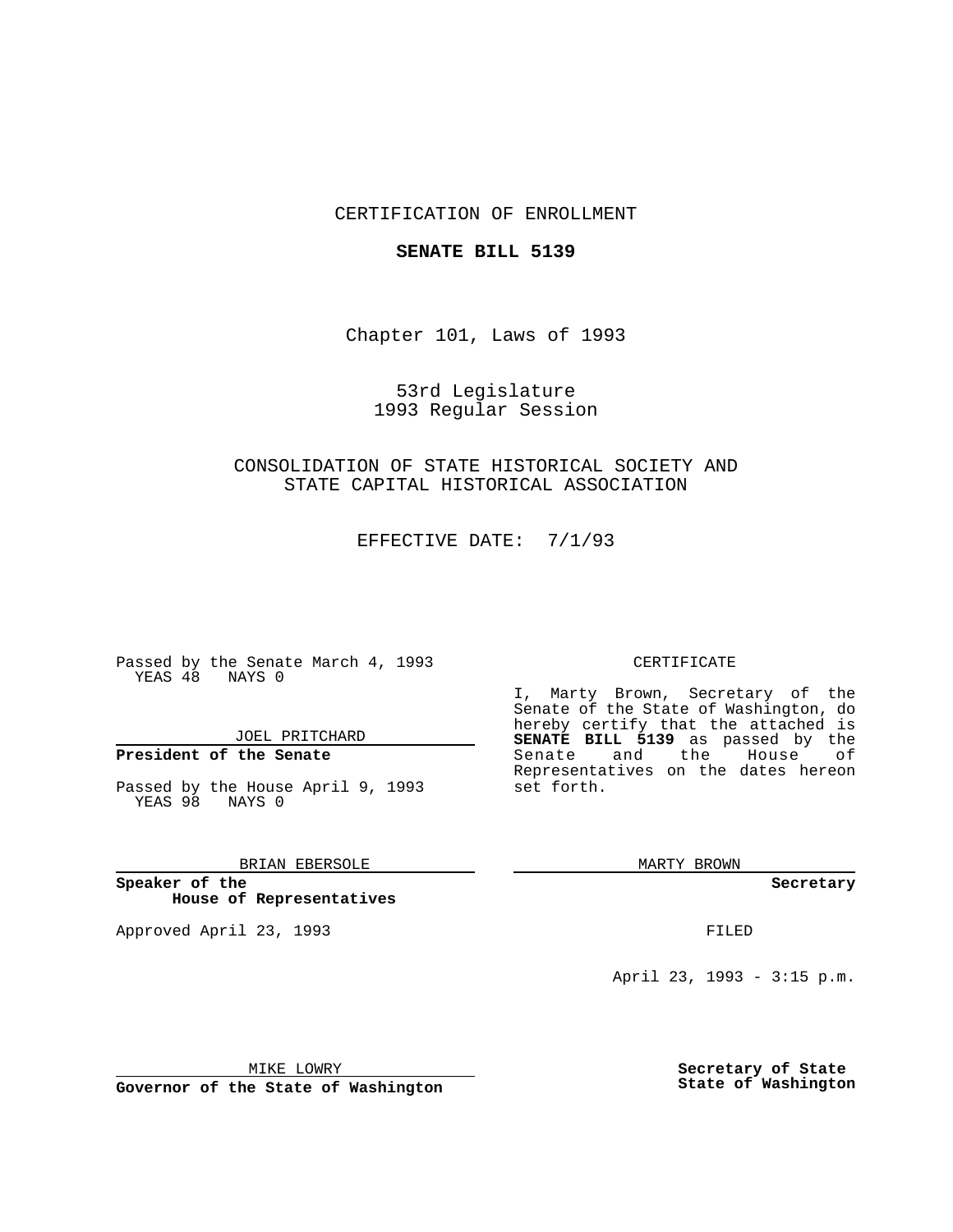# **SENATE BILL 5139** \_\_\_\_\_\_\_\_\_\_\_\_\_\_\_\_\_\_\_\_\_\_\_\_\_\_\_\_\_\_\_\_\_\_\_\_\_\_\_\_\_\_\_\_\_\_\_

\_\_\_\_\_\_\_\_\_\_\_\_\_\_\_\_\_\_\_\_\_\_\_\_\_\_\_\_\_\_\_\_\_\_\_\_\_\_\_\_\_\_\_\_\_\_\_

Passed Legislature - 1993 Regular Session

### **State of Washington 53rd Legislature 1993 Regular Session**

**By** Senators Fraser, Wojahn, Prentice, Haugen, von Reichbauer, Williams, Winsley, Roach and McAuliffe; by request of Office of Financial Management, Washington State Historical Society and State Capital Historical Association

Read first time 01/14/93. Referred to Committee on Government Operations.

 AN ACT Relating to consolidation of the state capital historical association and the Washington state historical society; amending RCW 27.34.010, 27.34.020, 27.34.040, 27.34.250, 27.34.900, and 43.03.028; creating new sections; repealing RCW 27.34.090; providing an effective date; and declaring an emergency.

BE IT ENACTED BY THE LEGISLATURE OF THE STATE OF WASHINGTON:

NEW SECTION. **Sec. 1.** The legislature finds that:

 (1) There is a strong community of interest between the Washington state historical society and the state capital historical association. This community of interest is expressed through many common goals, missions, and heritage programs, as well as a close geographic proximity between these two state historical agencies.

 (2) The capacity to preserve our state's rich and diverse heritage and the unique political and cultural history of the state capital will be strengthened if the programs of both agencies are combined into a single, cohesive entity.

 (3) In a time of limited state resources, operational efficiencies and savings can be achieved if the programs and personnel of both agencies are managed by a single entity.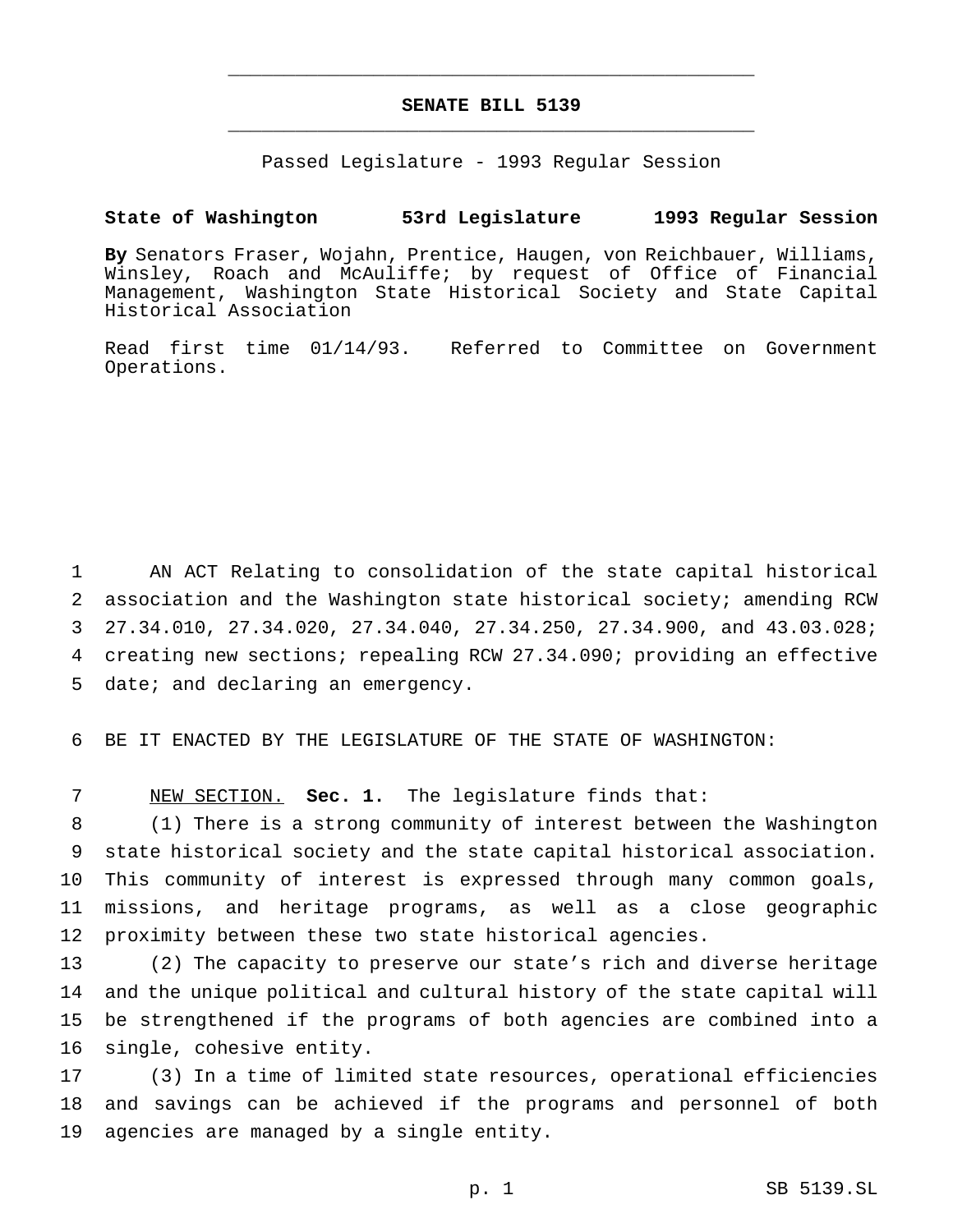It is, therefore, the purpose of this act to transfer the powers and duties of the state historical agency known as the state capital historical association to the Washington state historical society. However, it is the intent of the legislature that as the consolidation of these two agencies occurs, the unique missions and programs of the state capital historical association and the state capital historical museum be preserved.

 NEW SECTION. **Sec. 2.** The state capital historical association is abolished and its powers, duties, and functions are transferred to the Washington state historical society.

 NEW SECTION. **Sec. 3.** All reports, documents, surveys, books, records, files, papers, or written material in the possession of the state capital historical association shall be delivered to the custody of the Washington state historical society. All cabinets, furniture, office equipment, motor vehicles, and other tangible property employed by the state capital historical association shall be made available to the Washington state historical society. All funds, credits, or other assets held by the state capital historical association shall be assigned to the Washington state historical society.

 Any appropriations made to the state capital historical association shall, on the effective date of this act, be transferred and credited to the Washington state historical society.

 Whenever any question arises as to the transfer of any personnel, funds, books, documents, records, papers, files, equipment, or other tangible property used or held in the exercise of the powers and the performance of the duties and functions transferred, the director of financial management shall make a determination as to the proper allocation and certify the same to the state agencies concerned.

 NEW SECTION. **Sec. 4.** All employees of the state capital historical association are transferred to the jurisdiction of the Washington state historical society. All employees classified under chapter 41.06 RCW, the state civil service law, are assigned to the Washington state historical society to perform their usual duties upon the same terms as formerly, without any loss of rights, subject to any action that may be appropriate thereafter in accordance with the laws and rules governing state civil service.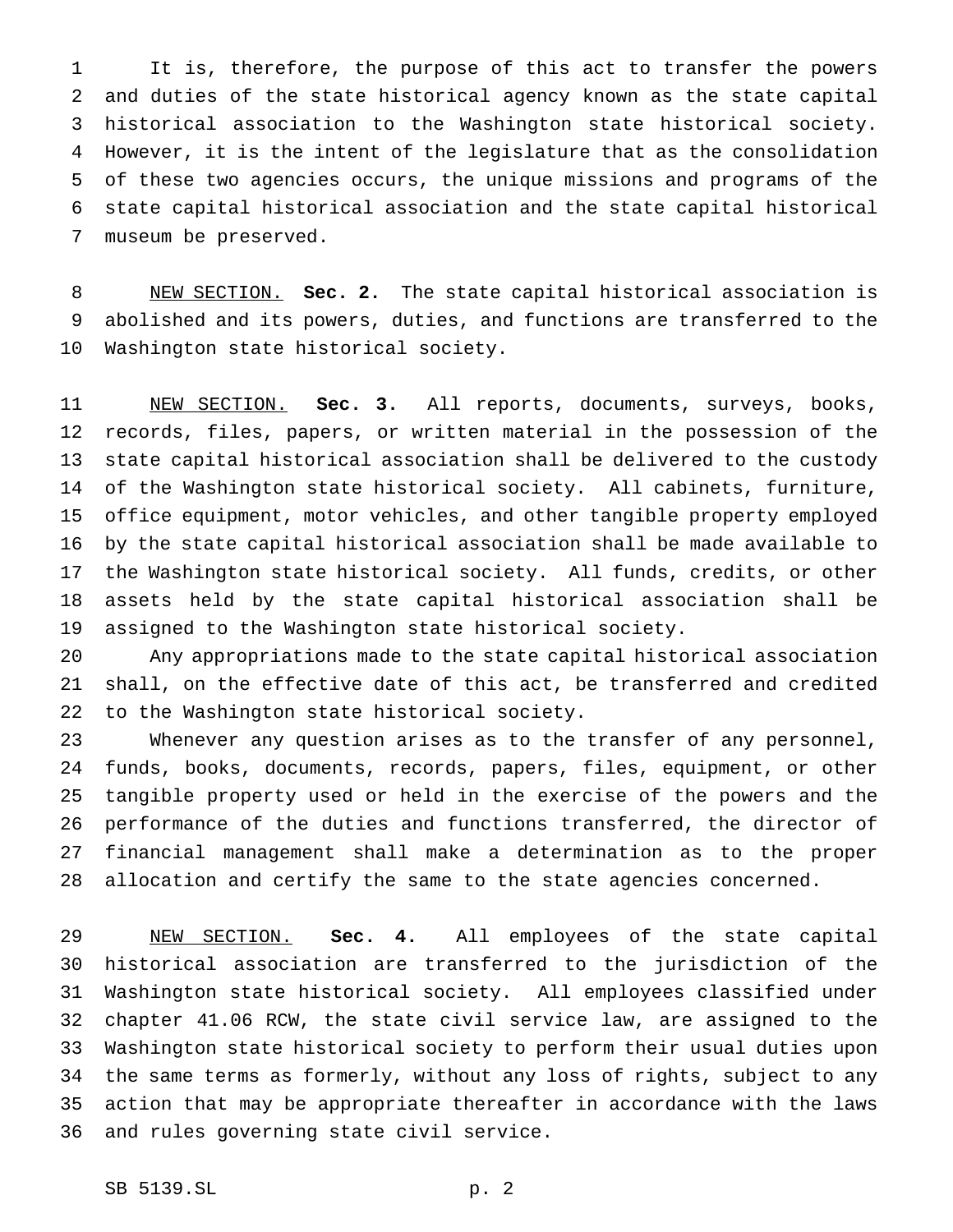NEW SECTION. **Sec. 5.** All rules and all pending business before the state capital historical association shall be continued and acted upon by the Washington state historical society. All existing contracts and obligations shall remain in full force and shall be performed by the Washington state historical society.

 NEW SECTION. **Sec. 6.** The transfer of the powers, duties, functions, and personnel of the state capital historical association shall not affect the validity of any act performed before the effective date of this act.

 NEW SECTION. **Sec. 7.** If apportionments of budgeted funds are required because of the transfers directed by sections 3 through 6 of this act, the director of financial management shall certify the apportionments to the agencies affected, the state auditor, and the state treasurer. Each of these shall make the appropriate transfer and adjustments in funds and appropriation accounts and equipment records in accordance with the certification.

 NEW SECTION. **Sec. 8.** Nothing contained in sections 1 through 7 of this act may be construed to alter any existing collective bargaining unit or the provisions of any existing collective bargaining agreement until the agreement has expired or until the bargaining unit has been modified by action of the personnel board as provided by law.

 **Sec. 9.** RCW 27.34.010 and 1983 c 91 s 1 are each amended to read as follows:

 The legislature finds that those articles and properties which illustrate the history of the state of Washington should be maintained and preserved for the use and benefit of the people of the state. It 27 is the purpose of this chapter to designate the ((three)) two state historical societies as trustees of the state for these purposes, and to establish:

 (1) A comprehensive and consistent state-wide policy pertaining to archaeology, history, historic preservation, and other historical matters;

(2) State-wide coordination of historical programs; and

(3) A coordinated budget for all state historical agencies.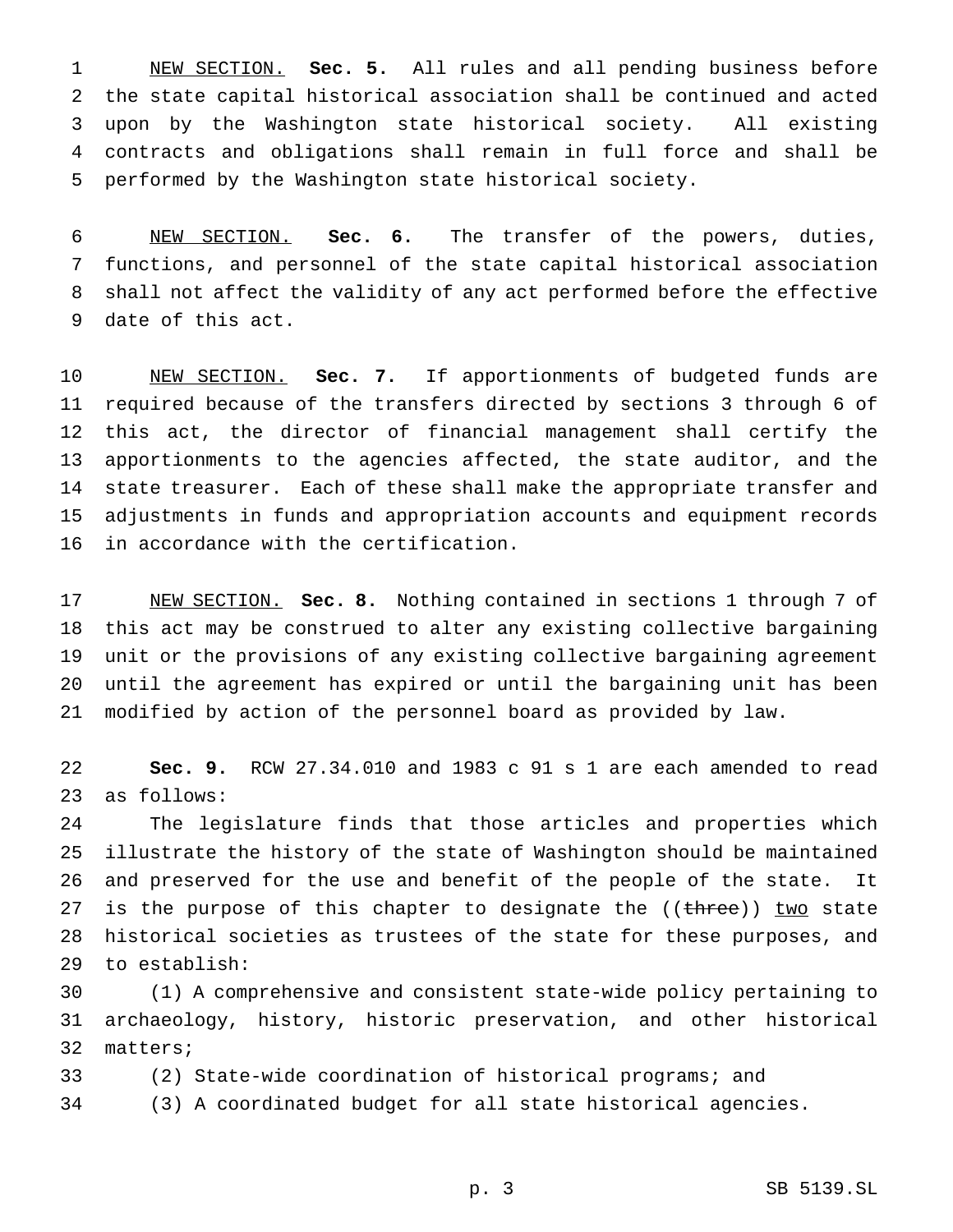**Sec. 10.** RCW 27.34.020 and 1986 c 266 s 9 are each amended to read as follows:

 Unless the context clearly requires otherwise, the definitions in this section apply throughout this chapter:

 (1) "Advisory council" means the advisory council on historic preservation.

(2) "Department" means the department of community development.

(3) "Director" means the director of community development.

 (4) "Federal act" means the national historic preservation act of 1966 (Public Law 89-655; 80 Stat. 915).

(5) "Heritage council" means the Washington state heritage council.

 (6) "Historic preservation" includes the protection, rehabilitation, restoration, identification, scientific excavation, and reconstruction of districts, sites, buildings, structures, and objects significant in American and Washington state history, architecture, archaeology, or culture.

 (7) "Office" means the office of archaeology and historic preservation within the department of community development.

 (8) "Preservation officer" means the state historic preservation officer as provided for in RCW 27.34.210.

 (9) "Project" means programs leading to the preservation for public benefit of historical properties, whether by state and local governments or other public bodies, or private organizations or individuals, including the acquisition of title or interests in, and the development of, any district, site, building, structure, or object that is significant in American and Washington state history, architecture, archaeology, or culture, and property used in connection therewith, or for its development.

 (10) "State historical agencies" means the state historical societies and the office of archaeology and historic preservation within the department of community development.

 (11) "State historical societies" means the Washington state 33 historical society( $(\tau)$ ) and the eastern Washington state historical 34 society( $(\tau$  and the state capital historical association)).

 (12) "Cultural resource management plan" means a comprehensive plan which identifies and organizes information on the state of Washington's historic, archaeological, and architectural resources into a set of management criteria, and which is to be used for producing reliable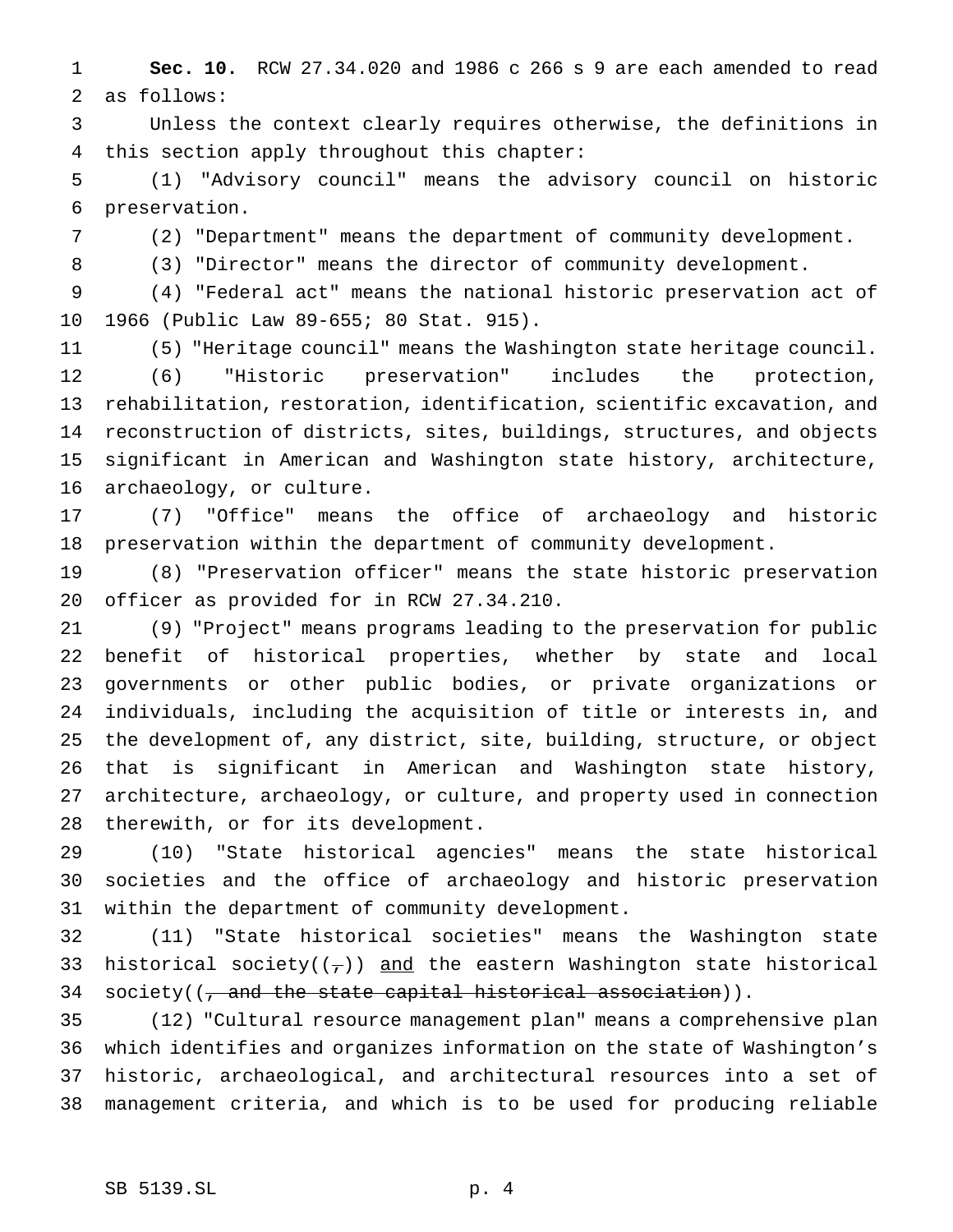decisions, recommendations, and advice relative to the identification, evaluation, and protection of these resources.

 **Sec. 11.** RCW 27.34.040 and 1983 c 91 s 4 are each amended to read as follows:

The heritage council shall consist of:

(1) A member of the Washington state historical society nominated

7 by the governing board of the society and confirmed by the governor; (2) A member of the eastern Washington state historical society

 nominated by the governing board of the society and confirmed by the governor;

 (3) ((A member of the state capital historical association nominated by the governing board of the association and confirmed by 13 the governor;

14  $(4)$ )) The secretary of state; and

 $((+5+))$   $(4)$  Five persons appointed by the governor who are experienced and knowledgeable in historical and archaeological matters. The council shall elect a chairperson from among its members. The secretary of state shall serve as an ex officio member of the council. The remaining council members shall serve four-year terms except initial members whose terms shall be as follows: Two members appointed for four years, two members appointed for three years, two members appointed for two years, and two members appointed for one year. Any vacancies shall be filled in the same manner as the original appointments for the balance of the unexpired term. The secretary of state shall serve on the council without additional compensation. All other council members shall serve without compensation but shall be reimbursed for travel expenses incurred in the performance of the duties of the council as provided in RCW 43.03.050 and 43.03.060. The council shall meet at least once a quarter and at the call of the chairperson. Five members of the council shall constitute a quorum.

 **Sec. 12.** RCW 27.34.250 and 1983 c 91 s 15 are each amended to read as follows:

 (1) There is hereby established an advisory council on historic preservation, which shall be composed of nine members appointed by the governor as follows:

 (a) The director of a state historical society or the director's designee to be selected from (i) the director of the Washington state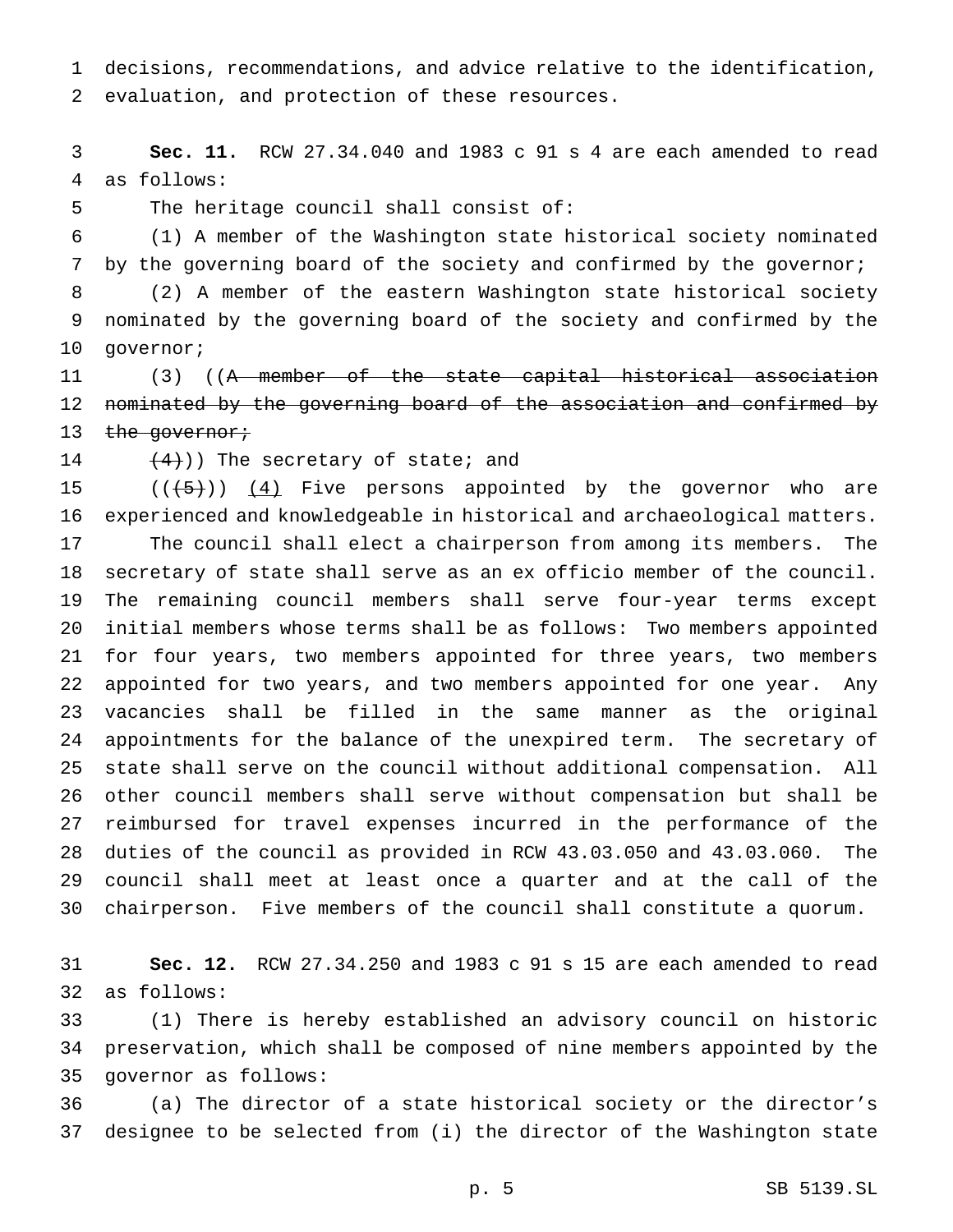1 historical society( $(\tau)$ ) and (ii) the director of the Eastern Washington 2 state historical society, ((and (iii) the director of the state capital 3 historical society,)) to each serve on the council for one year on a 4 rotating basis, the order of rotation to be determined by the governor; (b) Six members of the public who are interested and experienced in matters to be considered by the council including the fields of history, architecture, and archaeology;

 (c) The director of the Washington archaeological research center or the director's designee; and

(d) A native American.

 (2) Each member of the council appointed under subsection (1)(b) and (d) of this section shall serve a four-year term, except that those members first appointed shall serve for terms of from one to four years as designated by the governor at the time of appointment, it being the purpose of this subsection to assure staggered terms of office.

 (3) A vacancy in the council shall not affect its powers, but shall be filled in the same manner as the original appointment for the balance of the unexpired term.

 (4) The chairperson of the council shall be designated by the governor.

(5) Five members of the council shall constitute a quorum.

 (6) The council shall cease to exist on June 30, 1993, unless extended by law for an additional fixed period of time.

 **Sec. 13.** RCW 27.34.900 and 1981 c 253 s 3 are each amended to read as follows:

 The building and grounds designated as Block 2, Grainger's Addition to the City of Olympia, County of Thurston, acquired by the state under senate joint resolution No. 18, session of 1939, is hereby designated 29 a part of the state capitol, to be known as the state ((capitol)) capital historical museum. This structure is to be used to house and 31 interpret the collection of the ((association)) Washington state 32 <u>historical society</u>. This section does not limit the ((association's)) 33 society's use of other structures.

 **Sec. 14.** RCW 43.03.028 and 1991 c 3 s 294 are each amended to read as follows:

 (1) There is hereby created a state committee on agency officials' salaries to consist of seven members, or their designees, as follows: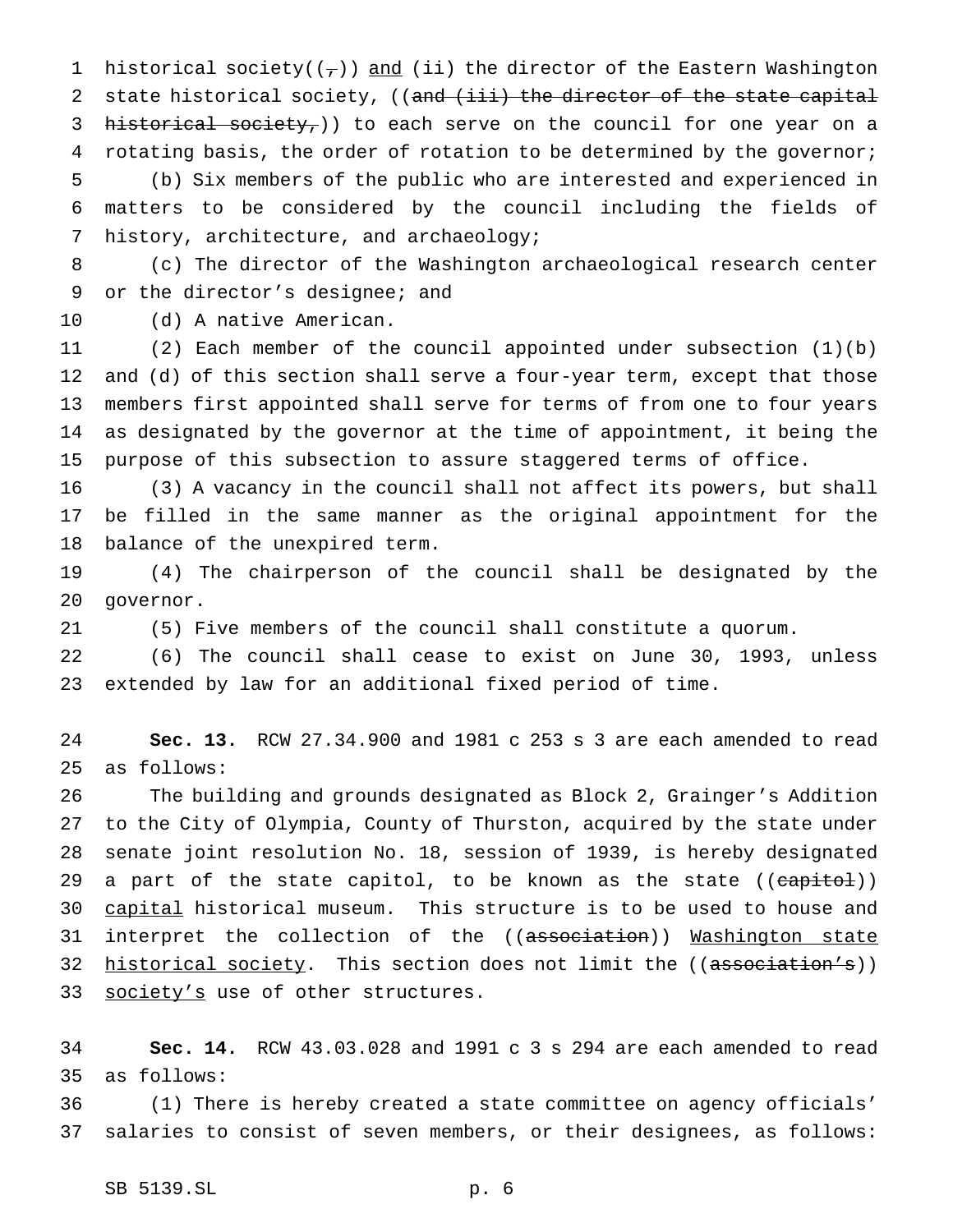The president of the University of Puget Sound; the chairperson of the council of presidents of the state's four-year institutions of higher 3 education; the chairperson of the State Personnel Board; the president of the Association of Washington Business; the president of the Pacific Northwest Personnel Managers' Association; the president of the Washington State Bar Association; and the president of the Washington State Labor Council. If any of the titles or positions mentioned in this subsection are changed or abolished, any person occupying an equivalent or like position shall be qualified for appointment by the governor to membership upon the committee.

 (2) The committee shall study the duties and salaries of the directors of the several departments and the members of the several boards and commissions of state government, who are subject to appointment by the governor or whose salaries are fixed by the governor, and of the chief executive officers of the following agencies of state government:

 The arts commission; the human rights commission; the board of 18 accountancy; the board of pharmacy; ((the capitol historical 19 association and museum;)) the eastern Washington historical society; the Washington state historical society; the interagency committee for outdoor recreation; the criminal justice training commission; the department of personnel; the state finance committee; the state 23 library; the traffic safety commission; the horse racing commission; the advisory council on vocational education; the public disclosure commission; the state conservation commission; the commission on Hispanic affairs; the commission on Asian-American affairs; the state board for volunteer fire fighters; the transportation improvement 28 board; the public ((employees)) employment relations commission; the forest practices appeals board; and the energy facilities site evaluation council.

 The committee shall report to the governor or the chairperson of the appropriate salary fixing authority at least once in each fiscal biennium on such date as the governor may designate, but not later than seventy-five days prior to the convening of each regular session of the legislature during an odd-numbered year, its recommendations for the salaries to be fixed for each position.

 (3) Committee members shall be reimbursed by the department of personnel for travel expenses under RCW 43.03.050 and 43.03.060.